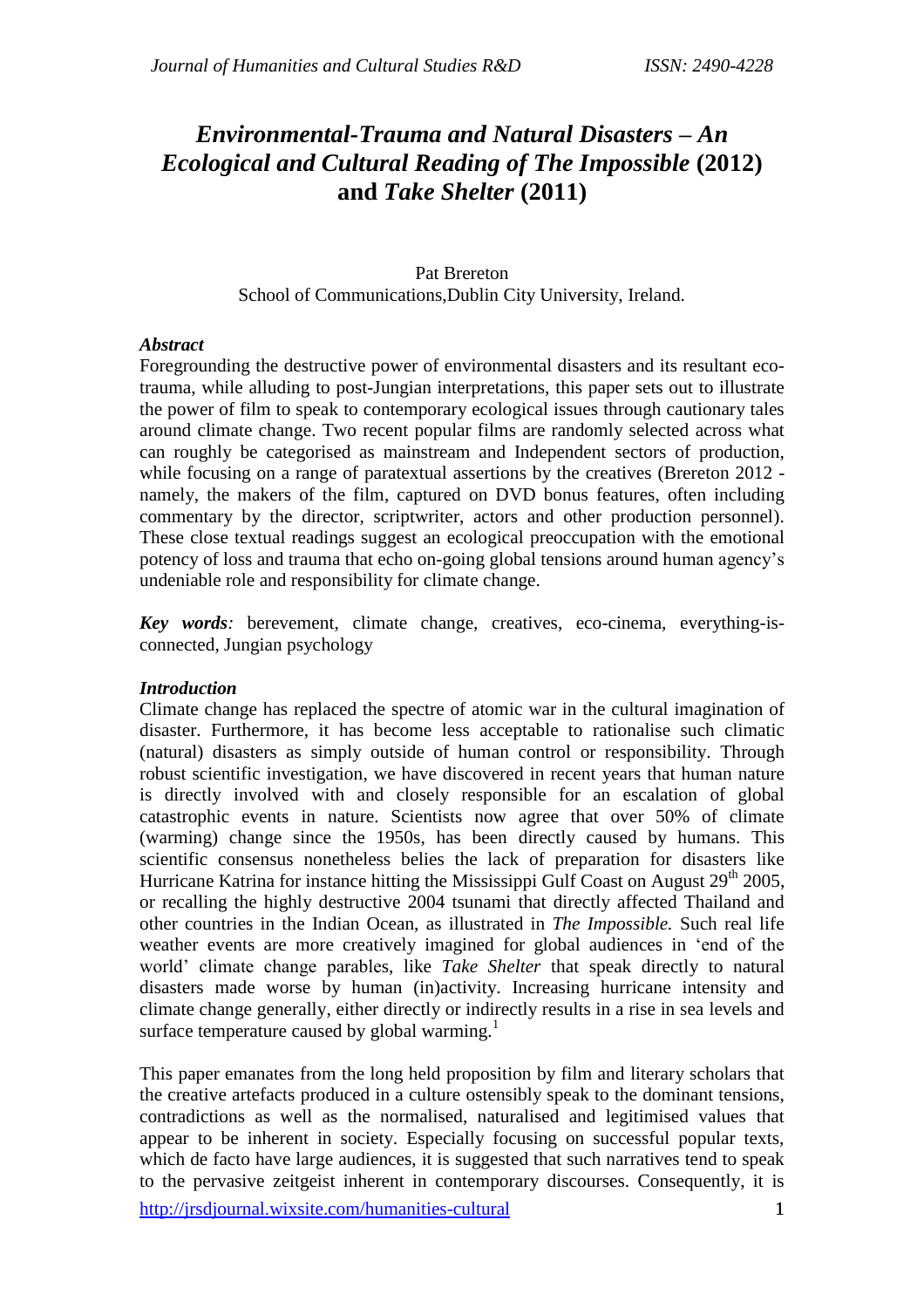argued, since climate change has become the dominant conflict of our world, it makes sense to uncover how such artistic practices might potentially at least serve to address these on-going dilemmas.

Destructive climatic events have particular currency in eco-film scholarship, which explores the creative imaginative potential and resonance of such cautionary environmental parables (see Brereton 2016; Dunn 2014; Rust et al. 2013). As Zizek famously wrote about the 9/11 terrorist attacks on the World Trade Centre and how American disaster fiction had already contemplated an unimaginable event like that: 'the unthinkable which happened was the object of fantasy, so that, in a way, America got what it fantasized about, and that was the biggest surprise' (Zizek, 2001: 16). Coincidentally, a similar rationale can be applied to explain the growth in representations of humans as 'natural disaster victims' on film. The way human beings deal with disasters is of course closely dependent on ways of interpreting such events and in turn are framed by the 'social imaginary' created by the potential of film that underlies this interpretation (Winkel 2012: 23).<sup>2</sup>

Well-regarded, ostensibly art-house films like *The Tree of Life* and *Melancholia* have been extensively examined with regards to how their narratives foreground psychological traumas around bereavement and end-of-the-world scenarios, specifically from a deep ecological and climate change perspective (see Ivakhiv 2013; Sinnerbrink 2014; Brereton 2016). This paper will alternatively focus on more immediate and plausible environmental cautionary tales that speak directly to climate change worries, while actively drawing on the emotional and semiotic power of loss and bereavement through natural disasters. Mainstream big-budget vehicles like *The Impossible* address the deep trauma of one Western family that survived a major tsunami that killed over 230,000 people across Thailand, Sri Lanka, Indonesia and eleven other countries across the region. This big real life disaster story is contrasted with the quirky independent and art-house influenced feature *Take Shelter*, which concentrates on a troubled blue-collar worker with recurring nightmares that coincidentally call up authentic fears around climate change, overlaying a pervasive fear of loss and total annihilation that permeates the whole psychotic imagery of the narrative.

## *Eco-trauma, Unconscious Environmental Fears: Post-Jungian interpretations*

Whether ecological catastrophies confront us directly as experiences, or indirectly as images circulating in the media, these events tend to confront us, stifle us and even paralize us politically and psychologically. Often media representations and environmental catastrophies can induce passive resignation, as suggested by recent studies (Baykoff, 2013; O'Neill, 2013). At the same time, the very narratives about nature that can enliven our best political and social acitvities, aimed at protecting our imperilled planet – often disguised simply to save ourselves - may also appear so blinding in their intensity that they overwhelm us and prevent any activity whatsoever. This form of paralysis remains a pervasive danger embedded within ecotrauma cinema. 3

Eco-trauma results from a paradox that characterises our age of anxiety. 'We know our ecosystem is imperilled, but we respond in contradictory ways. On the one hand we want to take action to protect the natural world', but 'it is also undeniable that we disavow our growing knowledge of climate change and dwindling natural resources in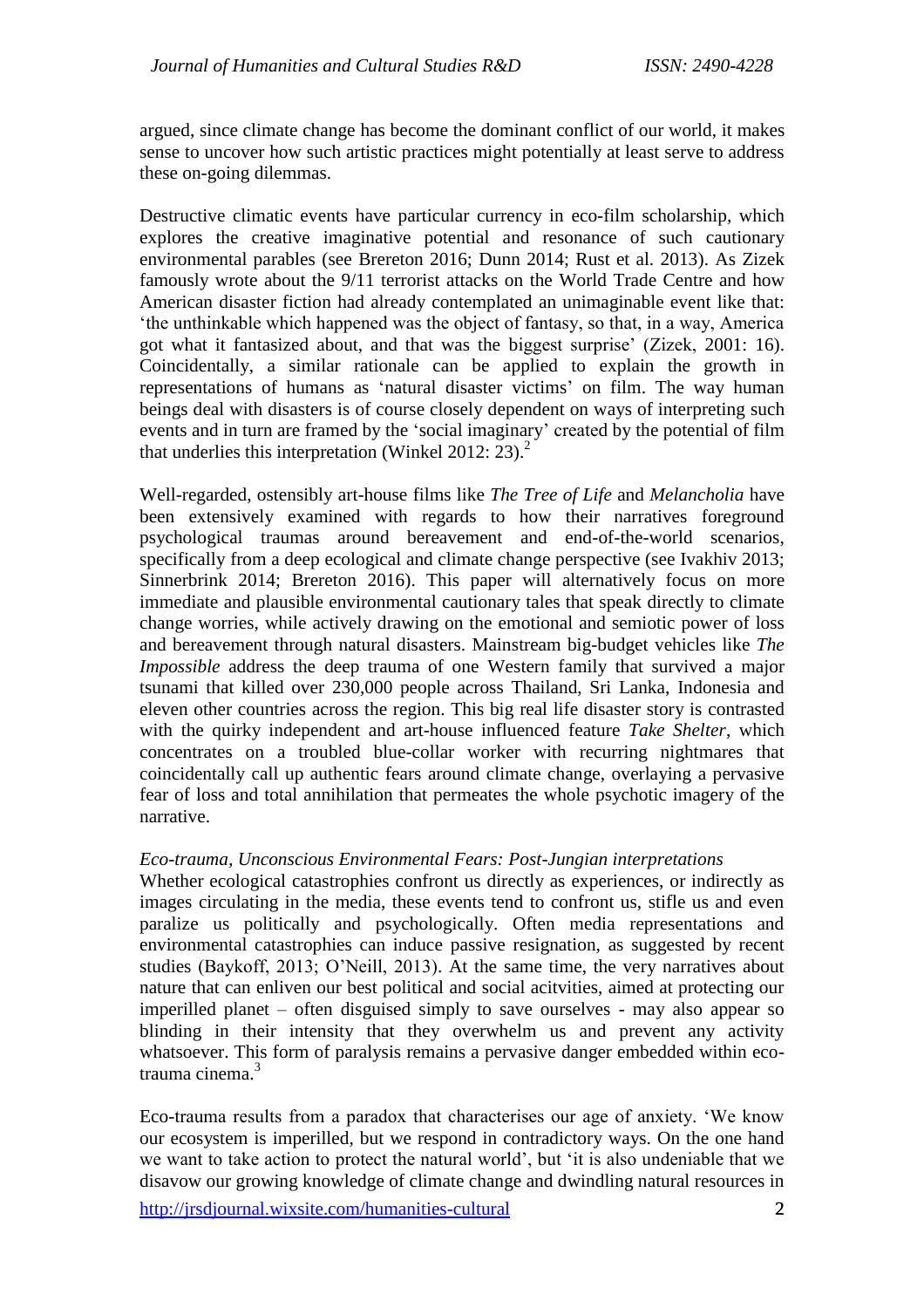order to function more happily in a global economic context replete with unsustainable practices' (Narine et al., 2015: 1).<sup>4</sup> Such pervasive trauma feeds into the back-story and pressures put upon the very differing protagonists highlighted in this paper, and leave an indelible mark on their inability to see outside the fog of individual psychological trauma and related forms of depression. These psychological troubles have to be appreciated and firmly grasped to help fight against the everincreasing and complex manifestations of climate change.

'Cinema is pre-eminently the medium that engages people in a virtual dialogue with their own and their culture's unconscious, more deeply than is commonly taken for granted. The movie theatre shares symbolic features with both the church and the therapy room: all are sacred spaces where people can encounter the archetypical and ease personal suffering, in the case of the cinema whether through laughter or tears, without inhibition or fear' (Izod and Dovalis 2015: 1).

According to such Jungian theorists, individuals need to develop the capacity to grieve in order to mature fully and discover their deep core sense of individuality. One could argue, this drive underpins the narrative trajectory of the contrasting storylines discussed in this paper. Both stories deal with loss and bereavement across a wide range of possibilities, from the global scale to the psychologically troubled individual level. 'Archetypical symbols penetrate the emotions at a deep level and give the cinema its power to bypass the conscious state and go into the unconscious. Immersion in film viewing distracts the ego so that it disengages from its usual function as the primary filter of awareness.' In their insightful reader, Izod and Dovalis further suggest that the unconscious, 'stimulated by symbols in the film, releases archetypical energies in the spectator's psyche'. Consequently, they conclude that through their involvement in this process, 'spectators are freed from their usual inhibitions, which allows them to connect to their emotional lives' (Izod and Dovalis 2015: 1).

While most film scholars may not fully go along with such deep seated and orthodox Jungian direct correlations, nevertheless the tenor of such a hypotheses corresponds in ways with recent eco-film scholarship seeking to make connections between environmental concerns and actively cueing desired filmic and responses by audiences. Uncovering the inherent power of cinema must however constantly walk the tight rope between accusations of avoiding the obvious and pervasive ideological control and manipulation of the Hollywood studio machine and not appreciating or even withholding critical analysis of what mainstream audiences actually believe or perceive. Alternatively scholars seek out a preferred ideal, pro-environmental interpretation that audiences might hypothetically perceive, while reading 'against the grain' across mainstream analysis and consensus (see Ivakhiv 2013; Brereton 2015). Such on-going tensions permeate these subsequent readings and textual analysis.

Like many other critics in this field, John Beebe has noted that cinema and psychoanalysis have grown up concurrently, 'close siblings nurtured on a common zeitgeist, and sharing a common drive to explore and realize the psyche' (1996: 579). Beebe perceptively continues, as Jung 'was radically optimistic about the healing possibilities of the self, so audiences seem to approach film, like Dorothy and her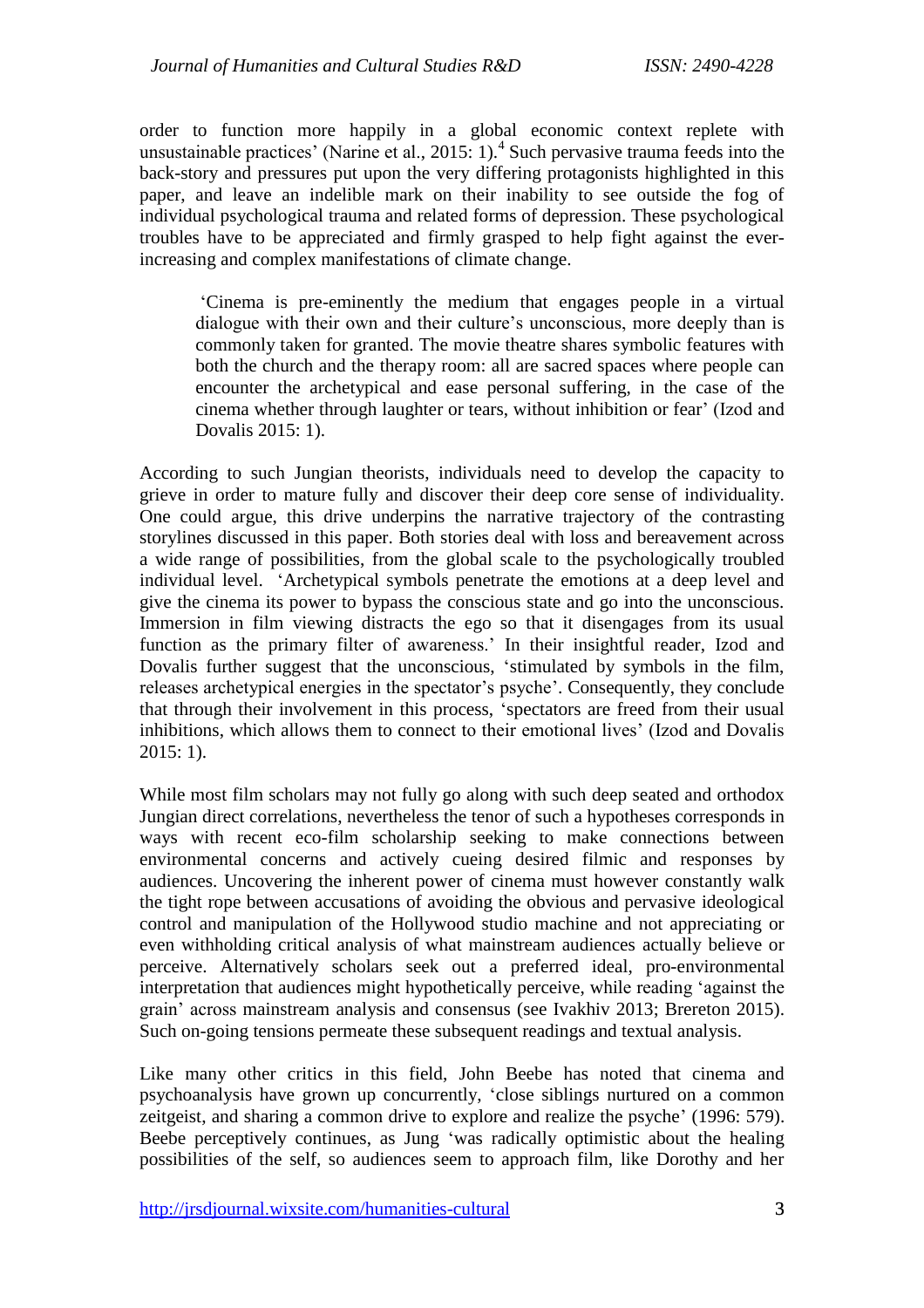friends off to see the Wizard, with the expectation of a miracle, which has an extraordinary effect upon one's state of mind' (Beebe: 582).

The goal of such a 'miracle' or psychological (even Jungian) transformation, in their articulation of a utopian strand of dreaming is a deep form of individuation, involving 'the process of psychic growth that occurs independently of the ego's will' (Izod and Dovalis 2015: 3). One could similarly suggest that film as an art form can be interpreted as an active mirroring guide with a corresponding potential therapeutic value for spectators, as they cross-identify with the traumatic journey of protagonists striving to reach their heightened sense of individuality. This certainly appears to be the case, if one wished to make a jump of faith with regards to the potency of a film medium working at full tilt and being most engaging. Whether or not spectators consciously experience the result as a positive stimulus, much less appreciate its therapeutic effect, is another matter. But again it must be recognised that cultural and film scholars rightly balk at such apparently naive and unidirectional effects and cross-connections. Nevertheless, eco-film scholars constantly attest to the power of cinema in foregrounding an often hidden or unconscious environmental agenda and in this case a most prescient and pervasive climate change conundrum. Such psychological debate and analysis can nonetheless be re-applied to eco-cinema studies and the very different texts under discussion in this paper.

Recalling the real life tsunami disaster in Japan (March  $11<sup>th</sup>$  2011), with the subsequent explosions in the Fukushima Nuclear Power Plant that was particularly severe, resulting in extensive natural destruction and causing high human casulaties. While Japan is historically accustomed to such geological disasters, Tani affirms, '3/11 however was more than a natural disaster. It was a complex mixture of natural and man-made calamities caused, in part, by a byproduct of what we call "civilisation"' (Tani, 2012: 292). Our man-made structures, including the world's largest seawall (reminiscent of the levees in New Orleans) were easily swept away. 'The brute force of nature, previously hidden from us by the veil of civilisation, suddenly "appeared" to us in all its nakedness' (Tani, 2012: 293). Real life disaster cautionary tales, like the huge success of Cameron's *Titanic* for an earler generation, serve to call to mind the growing hubris of humans with their advanced technological know-how, into believing they can control the forces of raw nature.

Incidentally the reality of such a disaster trope is apparently transferred into a very explicit right-wing agenda in another recent end-of-the-world disaster movie, titled *2012*. Despina Kakoudaki argues that one of the most commercially accessible and early climate change cautionary tale namely *The Day After Tomorrow* presents a problem on a global scale and invites a reading that such a shared problem requires coherent, swift and global collective action.<sup>5</sup> Similarly 2012 depicts international organisations, scientific collaborations and governing bodies such as the G8, supported by an almost infallible network of global communication technologies, all striving to deal with the extremes of climate change. 'But in political terms, this community is haunted by institutional structures that are selective, proprietary, supremacist and uncaring' (Kakoudaki, 2011: 350).

Consequently the predominant drive to manage dissensus and total chaos results in a totalitarian elite who literally 'Play God' as they make global utilitarian decisions that tend to reinforce tropes around the 'survival of the fittest'. At least such dreams are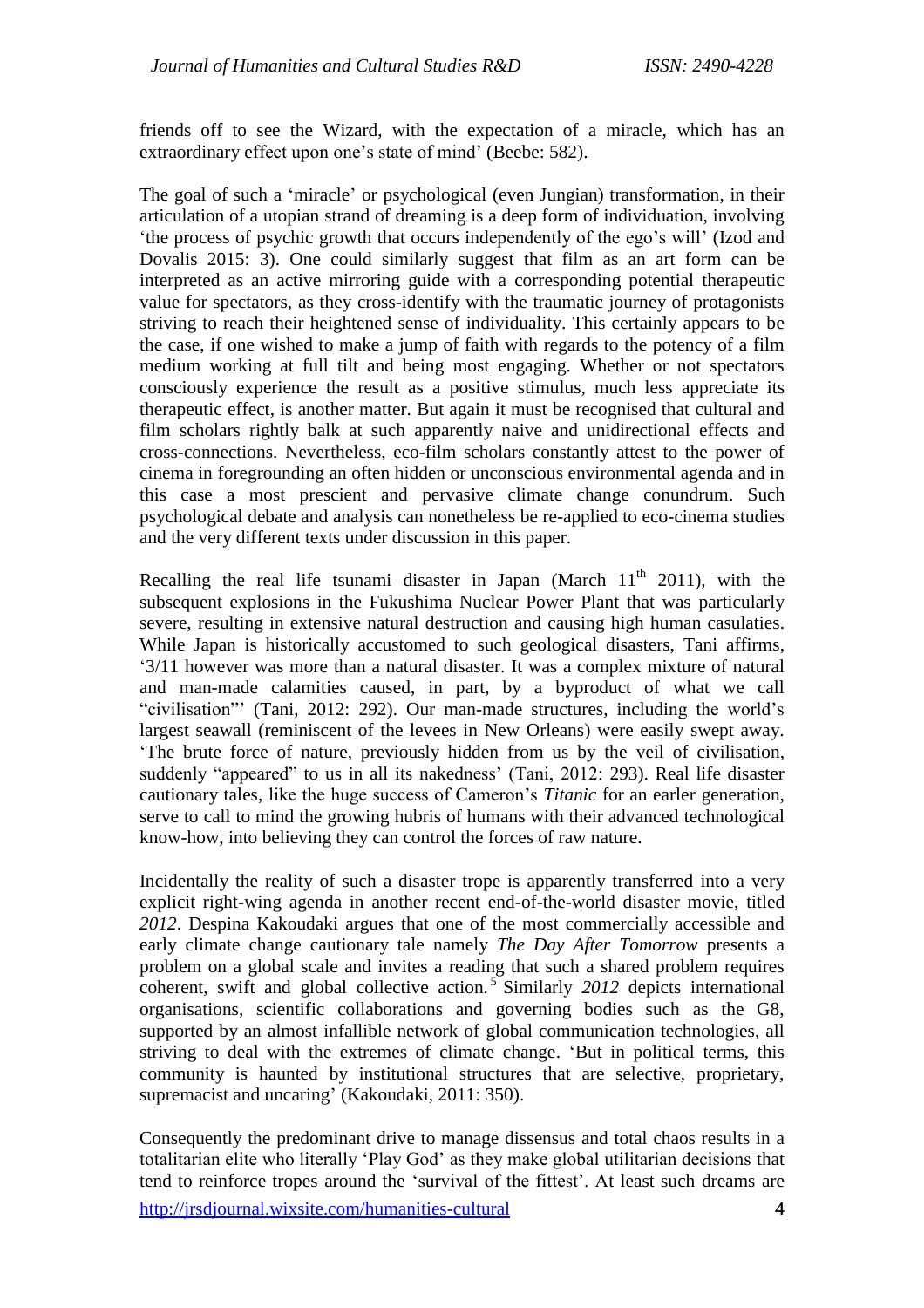necessary to secure a fighting chance for the future. By all accounts, such responses to climate change do not paint a benevolent scenario that would secure support from the greater populace facing into catastrophic destruction. Working back to ensure the right ethical values are ascribed and framed, while dealing with climatic disasters, appear to be more beneficial and useful in narrative terms, while striving to produce a radical sea-change in attitudes, values, beliefs and behaviour patterns.

At a deep psychological level for instance, beneath the abstract nature of such devastation, Freud closely observed the phenomenon of fright in patients who had been traumatised for whatever reason and who subsequently suffered from flashbacks and compulsive repetition disorders. Consequently, he discovered that with repeated flashbacks, the fright is experienced as new every time. Freud called events of this kind 'mnemic traces' or 'mnemic fragments' (Tani, 2012: 303). This evocation of fear and fright also permeates the trajectory of several disaster filmic narratives around climate change; including the Indie-produced *Take Shelter*, or the art-house vehicle of *Melancholia*, recalling more superficial trauma-fixated Hollywood films like *The Day after Tomorrow*. Let's begin however our two close textual readings with a contemporary real life and global disaster environmental story, before getting inside the head of a psychotic visionary in *Take Shelter*.

## *The Impossible: Environmental Disaster and Survivor Guilt*

Peter Bradshaw's review in *The Guardian* (Thurs Dec 27<sup>th</sup> 2012) focuses on how the film adaptation was based on a real life Spanish family who went on a Christmas holiday to Thailand and got caught up in the tsunami that hit South East Asia, killing over 230,000 people. 'With simplicity and conviction, it manages to do something other than a conventional disaster movie'. Nonetheless, the film remains open to accusations of manipulation and magnifying the dilemma of Western tourist experience in particular. So little appears to be made in the story of the indigenous communities who suffered most from the tragedy, compared with the overrepresented Western family.

Ewan McGregor gives a studied performance as Henry, together with Maria (Naomi Watts) and their three boys; Lucas (Tom Holland) pulling off a masterful performance keeping the whole family together, alongside Thomas (Samuel Joslin) and Simon (Oaklee Prendergast). <sup>6</sup> The deluge is 'viscerally real' and almost unwatchable, according to some commentators. <sup>7</sup> By all accounts, *The Impossible* effectively brings home the simple agony and terror of such a natural disaster and most specifically of a family being separated, creating a void which is worse than physical injury.

The global mediascape focused on the wave's impact, the 'thrilling moment of nature's allegedly exceptional violence' and on the debris left in its wake, all but producing 'ruin-pornography, which symbolically abjected communities across the Indian Ocean'. <sup>8</sup> As such, the disaster marked a global watershed in the emergence of what Julia Leyda and Diana Negra (2015) call 'extreme weather media' in which large scale disasters are constructed as media events through a broad range of converged media environments.

<http://jrsdjournal.wixsite.com/humanities-cultural> 5 At a media and mass communications register, it is suggested by post-colonial scholars in particular that just as Vietnam changed the template for covering war, the tsunami changed the model of broadcasting and filming disaster. With new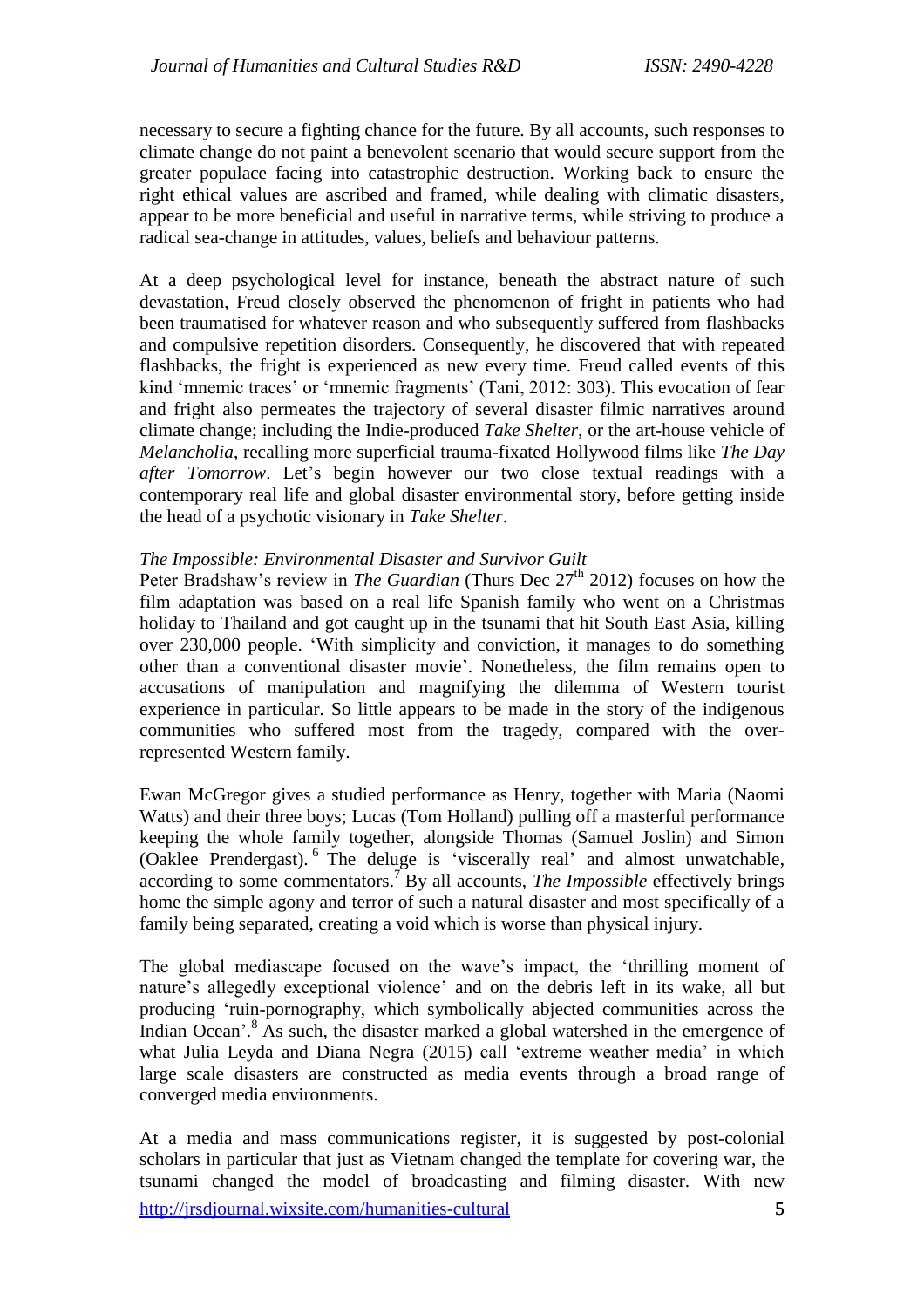technology at one's command, real-life images of what had happened just a few hours earlier could be beamed instantly around the globe. Millions of displaced people felt overawed and vulnerable. This mediated phenomenon is becoming more prevalent with a proliferation of weather television channels and more time and space devoted to documenting, as well as dramatizing the awesome power of nature, foreshadowing the effects of climate change in reeking horror and destruction (see McKim 2013).

Furthermore, Charles Sarvan astutely observes in its aftermath, 'tsunami aid paved the way for disaster capitalism and political profiteering' (Deckard, 2015: 2). Other scholars are equally critical of the way mainstream media and film speaks to very worrying trends in real-life environmental disasters. Reflecting on the politics of disaster representation, Junot Diaz suggests that writers (alongside filmmakers) should refuse easily available tropes of disaster as apocalyptic 'ends of all things', and instead deploy apocalyptic visions as a revelation of an inherent structural violence deployed in the service of transnational capital. The waves were so lethal, apparently because the coral reefs that might have protected the vulnerable coasts had been dynamited to facilitate the free movement of tourists and commercial shipping. Reminiscent of similar debates around the lack of protection of the levees in New Orleans, the regions that suffered most were in fact those that had most to lose, because of their total dependence on tourism etc. Naomi Klein usefully quotes Herman Kumara who speaks of the 'second tsunami of corporate globalization' (cited in Sugirthalajah, 2008).

An environmental turn is hopefully occurring in contemporary political life and certainly needs to be taken on board when constructing fictional as well as documentary representations of natural disasters, dramatizing the epic scale of human loss. Taking into account the relative success of such disaster narratives, alongside various psychological studies of mass unconscious desires, one could at least hypothesise that audiences are crying out for filmic mediations and creative imaginaries to help call attention to such environmental catastrophies and provide assistance towards teasing out explicit models of cognitive engagement and interpretation. Yet paradoxically critics also remain concerned that such cautionary tales can equally remain embedded within regressive narrative structures and tropes.<sup>9</sup>

While science fiction writer Arthur C Clarke compared the tsunami to the Hollywood disaster movie *The Day after Tomorrow*, *The Impossible* poured millions into special effects to create 'realistic' sequence of tidal waves carrying the Naomi Watts' character far inland and providing vicarious forms of identification and empathy for mass audiences. Nonetheless, one could simply dismiss the result as 'whitewashed' from the outset, finding it 'impossible' to represent the collective suffering and trauma of millions of native survivors. Thai nationals for example only appear peripherally on screen, and according to some critics, simply serve as mute servants, unintelligible nurses, or as 'mystical minorities', who drag Watts's barely conscious body to safety and remain passive surrogates, simply reinforcing the distresses of the wounded white woman.

## [Maria's Story]

But in this so-called 'against-the-grain' environmental textual analysis, one can take issue with such knee-jerk and overly dismissive interpretations. The bonus features and audio commentary in the DVD version paints a more nuanced vision at least of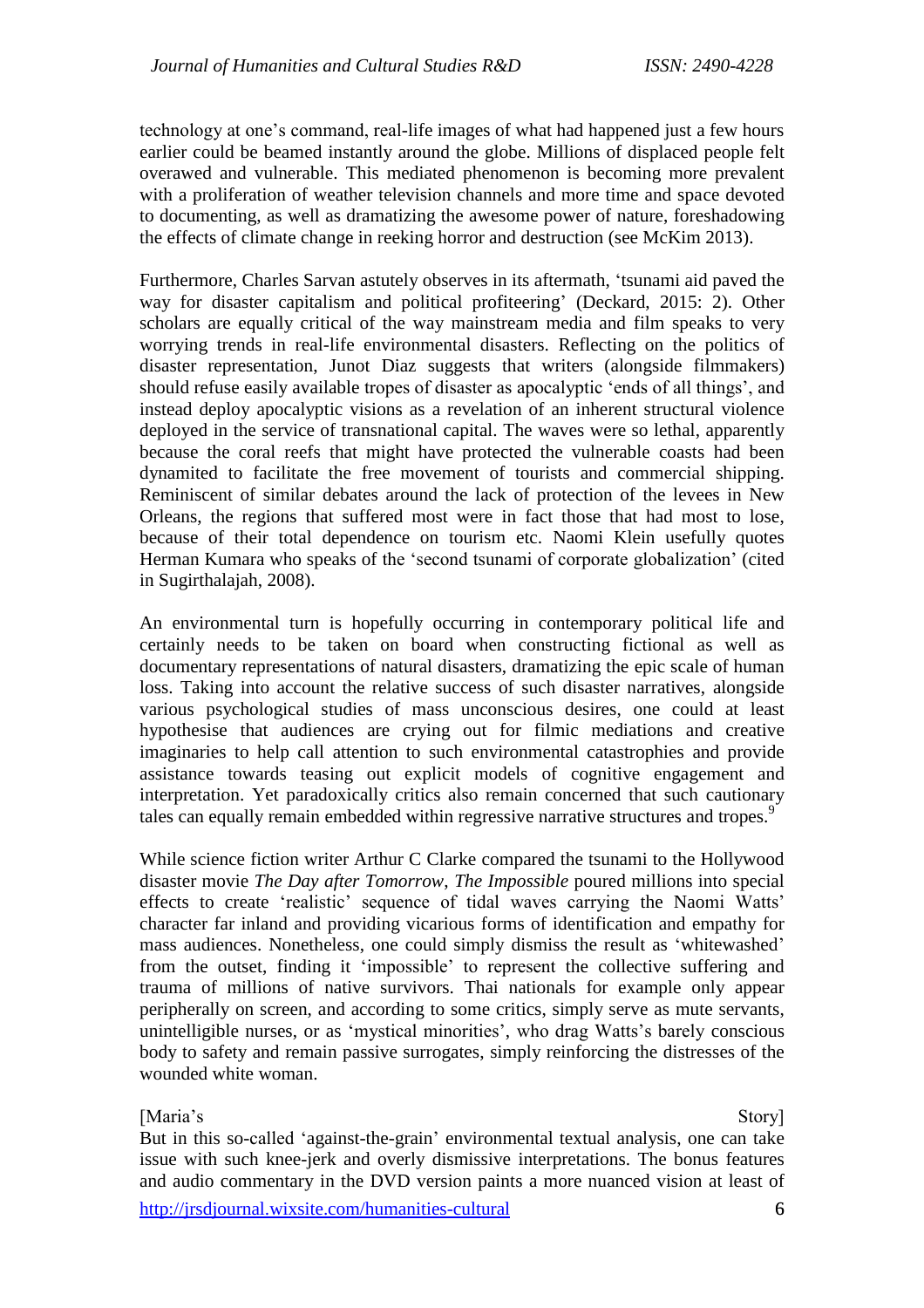what was intended, making very clear that the creatives remained concerned from the outset with the possibilities of such negative connotations as cited above. They explicitly highlighted how they did *not* want to just show the Thai(land) people as victims, and used all their narrative and creative skills to counter this form of stereotypical misrepresentation. For instance the aforementioned scene where an old native man saves and carries Maria into his village, is followed by a sequence that the makers read as showing several old 'mother figures' essentially 'nurturing' her out of her state of distress, as they ritualistically clean and dress her. The traumatised outsider is presented like a helpless baby having all her basic human needs met with both dignity and respect. Furthermore, the native Thai people provide their now useless timber front door (and clear symbol of homestead) as a stretcher to transport her to hospital. What more could any traumatised indigenous natives do as an instinctive act of humanity in the circumstances.

Furthermore, the creatives in the voice-over commentary constantly highlight the danger alluded to earlier in crudely differentiating 'natives' and 'westerners' as binary others, which in turn calls to mind the holistic deep ecological edict that *all* life is sacred and that everything is connected. Of course it could be further insinuated that this strategy and mindset is simply paying lip service to a cosy form of environmentalism, while the film remains focused on a white family that survived the disaster. But on balance, the film paints a more complex and inclusive exposure around human trauma and disaster.

The bonus features on the DVD puts great emphasis on attempts to capture the visceral sensation and power of the tsunami, using a massive water tank to enable filming from a controlled environment, alongside the medical response in its aftermath. The so-called 'money shot' of special effects movies is sensitively replayed, as audiences witness the sheer power of the tsunami churning everything in its path. This phenomenon is incidentally captured through amateur camera footage during the real-life Japanese tsunami, with rivers of displaced cars and all types of found material in total free flow. The 'rules of nature' become literally turned on their head, as the force of water cascades across an urban landscape that has never been flooded before. Big budget fictional re-creations of such disasters can only simulate such wild natural events.

Nothing appears to stand firm in the wake of such disaster, except a very deep-rooted and majestic tree, where the mother and son find shelter, together with another lost blond child they adopt. Ironically, from an environmental perspective, the cinematic tree is made of concrete and painted green with leaves added. The creatives on the DVD talk of the mythological male nature of such iconic trees and their important role across culture. Such an image calls to mind 'the tree of life' explored in classic eco-narratives such as *Avatar* and *The Tree of Life*, which have also been discussed from an ecological perspective in several recent studies (see Taylor (2013) or Ivakhiv (2013)).

Unlike the mimetically constructed opening scene of total destruction recreated in a giant water tank, the extended hospital scenes was shot, we are informed in the real life hospital where over 5000 people were treated following the disaster. Indigenous medics and nurses worked selflessly to assist patients as best they could, with no consideration for themselves. The whole film ostensibly recreates what happened in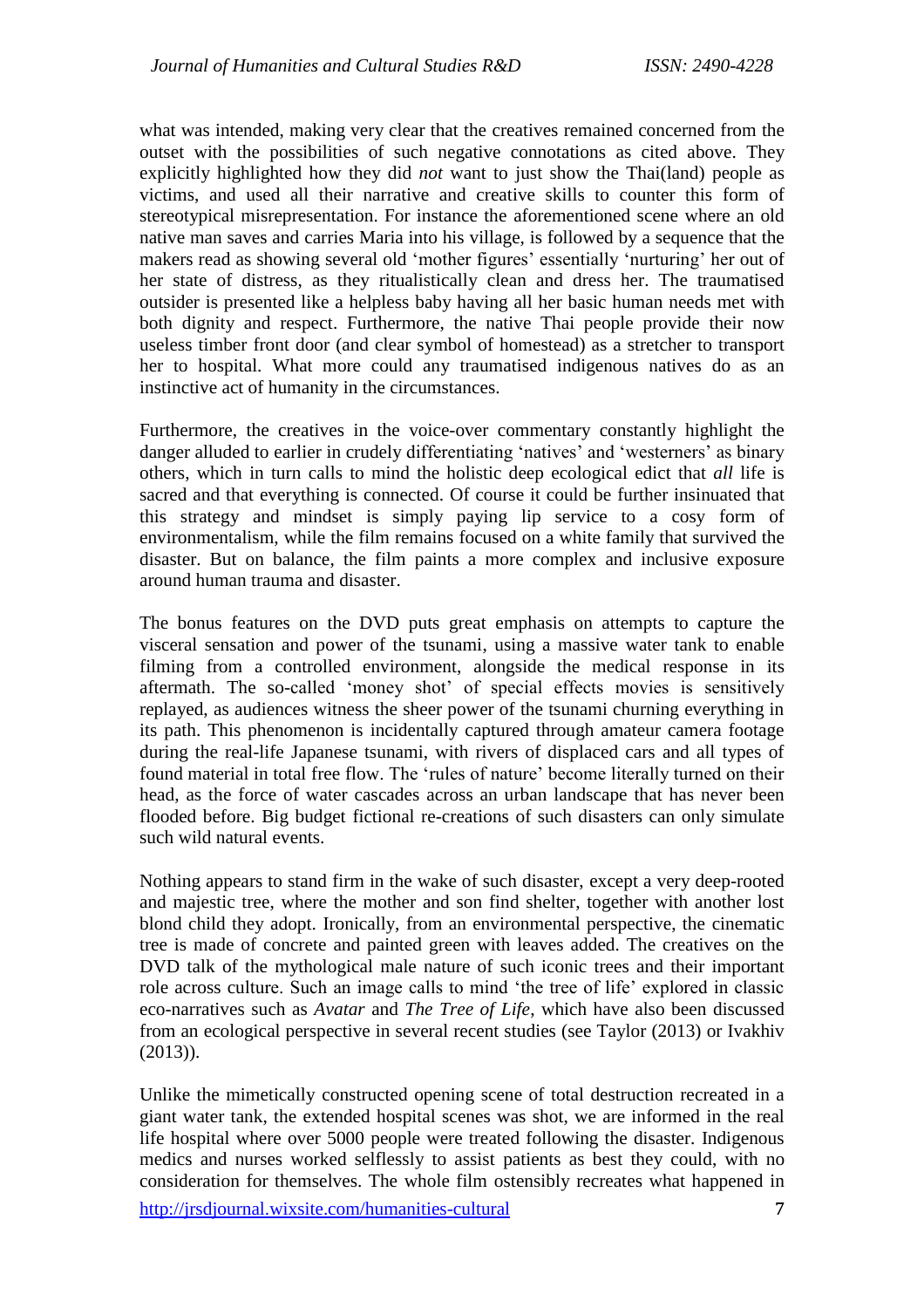the first 48 hours after the tsunami, before the media and press arrived, and therefore before the West could actively mediate and replay the disaster as a global media story for home audiences to consume in pre-digested emotional nuggets.

Over a major part of the screen time, Maria is shown struggling to stay alive with her injuries, as audiences witness severe visceral emotional scenes of fear and physical pain. Such potent images of trauma recall Walter Benjamin's analysis of the flashback as an important technique of the cinema, explicitly in relation to the unconscious. 'We encounter for the first time unconscious optics through it [the camera], the way we encounter unconscious impulses through psychoanalysis' (Tani, 2012: 304). Interestingly, Benjamin did not try to conceal or heal trauma per se, but rather sought to shoulder it and get on with life. Meanwhile, Emmanuel Levinas found in trauma the possibility of a primal form of morality. Consequently, adapting a Levinasian ethics, in Japan and in other disaster zones like those portrayed following the 2004 tsunami dramatised in *The Impossible*, people *can* transform themselves and become more humane, even altruistic and in turn selflessly act 'for others'. They sometimes also see the faces of disaster victims and felt themselves accused (Tani, 2012: 305), enduring a form of survivor guilt. This form of deep empathy and cross-identification with trauma is certainly played out in varying levels across such disaster films.

Western news media frequently report on such tragedies by focusing on the scale and number of victims killed. This remains a contentious ethical dilemma within media coverage, where such a horrific news tragedy is reduced to dead bodies and sanitised using statistics. Alternatively, in this micro-fictional narrative, we have the pain of a single family struggling 'like a grain of sand', while becoming the focus of audience attention. The creatives speak of the abiding need to develop empathy, which in turn helps audiences to imagine so many ways of experiencing pain and identifying with the protagonists. Henry the father becomes obsessed with his loss. Looking irrationally through the dark night for signs of his wife and oldest child, he has all but lost control of his faculties having dispatched his two younger children to the nearby hospital. This loss of emotional control and recounting his psychological imbalance is further illustrated when he makes a precious long distance phone call to his father-inlaw and sobs uncontrollable on the phone, realising he can do nothing to protect his family. Critically it must be always emphasised that such family fixation remains a dominant trope for Western fathers, which is constantly privileged at the expense of the great majority of Othered inhabitants.

Meanwhile in another part of the desolate area of Thailand where his two younger boys have been sent for safe-keeping, the children are allowed a reflective moment and a quiet time and space not afforded to the adults. Again showcasing a critical difficulty with the film's Western-centric focus, is the casting of a cameo role by the famous actress Geraldine Chaplin playing a nurse, who actively encourages the boys to 'connect with the stars', which coincidentally infers a deep ecological mindset, affirming they should 'be at one with nature'. In spite of the truly awesome trauma 'raw nature' has bestowed on them; as the creatives affirm, the monster (tsunami) *must* at the same time be humanised as Susan Sontag (1966) historically argued about other forms of trauma and disaster, if it is to remain part of the cycle of life. This paradoxical mystery and philosophical reflection encourages the children to look up into the stars and 'commune with nature'. The creatives excitedly talk of a deep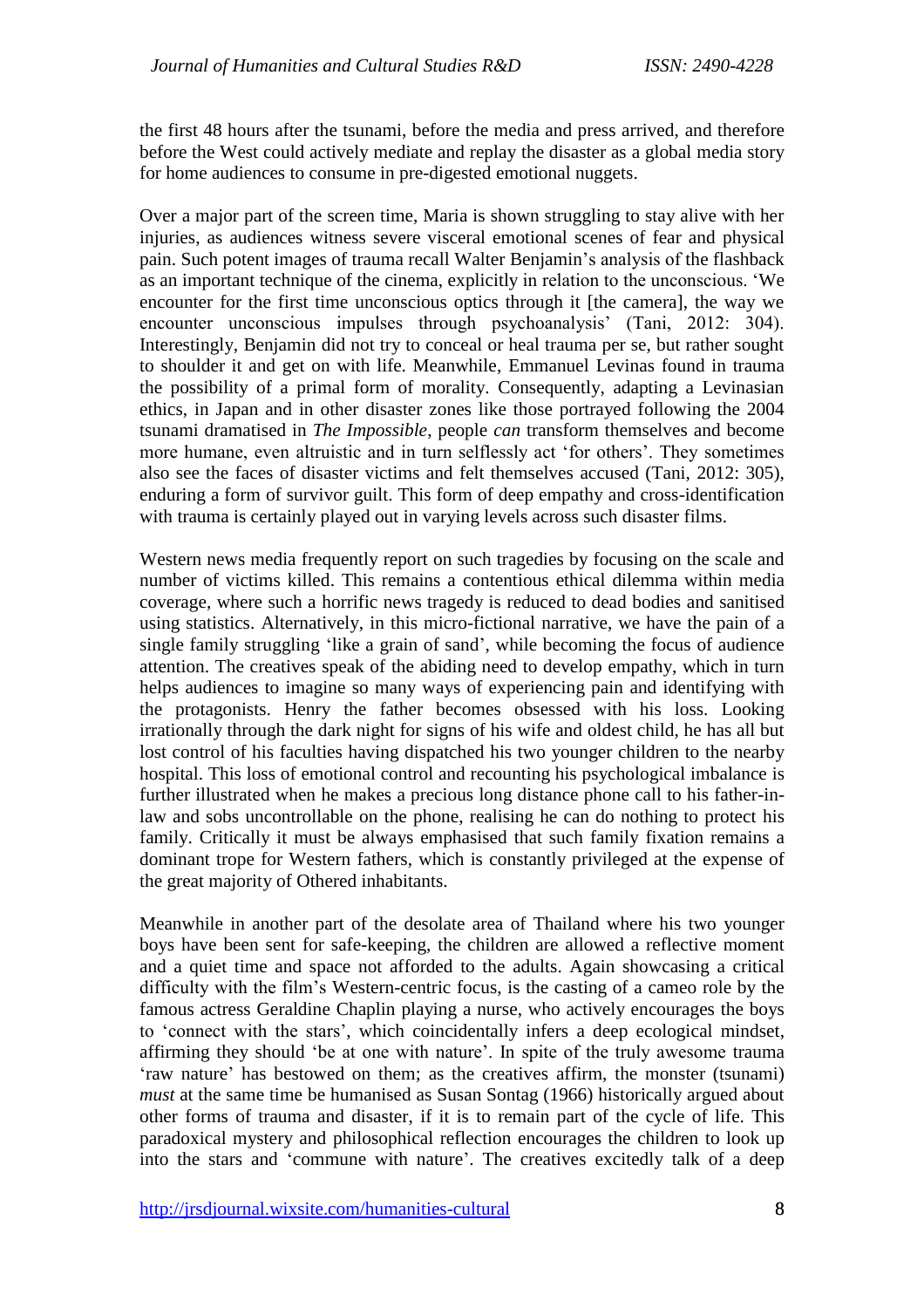connection beyond the physical level that actively recalls environmental values, where 'life is about mystery and we have to leave space for this'.

This explicit quotient of transcendent ecological thinking and philosophising, affirmed explicitly by the makers of the film, is tangentially echoed through Maria's dream, recalling Benjamin's thoughts on the flashback discussed earlier. Like her husband she faces her own personal trauma. Emerging to the surface of the water and into the light, recalling a shorthand signifier of a death/rebirth trope that further corresponds to a pervasive psychological/religious and Jungian myth. Such archetypical re-enactments are designed to travel straight into the deep unconscious soul of audiences, making visible what is not otherwise perceived. Such revelation, on suspects is common enough in personal trauma narratives, but more powerfully dramatized when linked to major environmental disasters like this one.

Later in the miraculous reunion of Maria with her husband and children, the tsunami's on-going destructive aftermath is foreclosed by the restoration of the nuclear family; a conservative balm, counterpointing the initial chaos of disaster. According to one scholar at least, the film thus charts a neatly formulaic arc through individual horror, grief and catharsis towards comedic reconciliation (Deckard, 2015: 6).

However, I would take issue with Deckard's somewhat dismissive reading and her reductive ideological interpretation, calling attention to what the film may not do so well, but at least tries to initiate. The denouement dramatically and pointedly has an overhead shot showing rows of dead bodies, laid out with military organisation and precision, which is not visible elsewhere across the shattered chaotic landscape. This is the reality of news media representations and is certainly not forgotten by the film, as some critics insinuate. While *The Impossible* is not especially complex or subtle, nonetheless there is judgement and intelligence in the simple idea of survival being the most agonising primal agenda individual protagonists have to face. Most certainly, the film draws close attention to the problem of 'survivor guilt' - the psychologically aftershock of a shattered and irreparable blow. Film scholars like E. Ann Kaplan, using a form of Freudian theory, calls attention to this as evident in a reading of *Take Shelter*.

Meanwhile Maria's oldest son Lucas, literally has to carry the film's emotional trauma at times, for example in helping others find their loved ones in the chaotic activity of the hospital complex. Immediately after inhaling the fruits of such selfless altruism, Lucas himself faces unbelievable shock and distress, believing he has lost his mother along with the rest of his family. Such an emotive sequence, powerfully demonstrates how it feels like to be an orphan, being given a sticker with his name on it, like all the other children held in the liminal space of a tent constructed outside the hospital walls. This sequence serves to aggravate a form of survivor's guilt and of irrationally being ashamed of one's good luck. While on a textual level, it is easy to be dismissive and critical of such overt emotional manipulation of trauma, nevertheless, as film scholars often attest to, rationality and logic do not always feature as prominently within audience identification and engagement with such narratives. This is most evident in the closing sequence.

[Closure: Reading Against the Grain]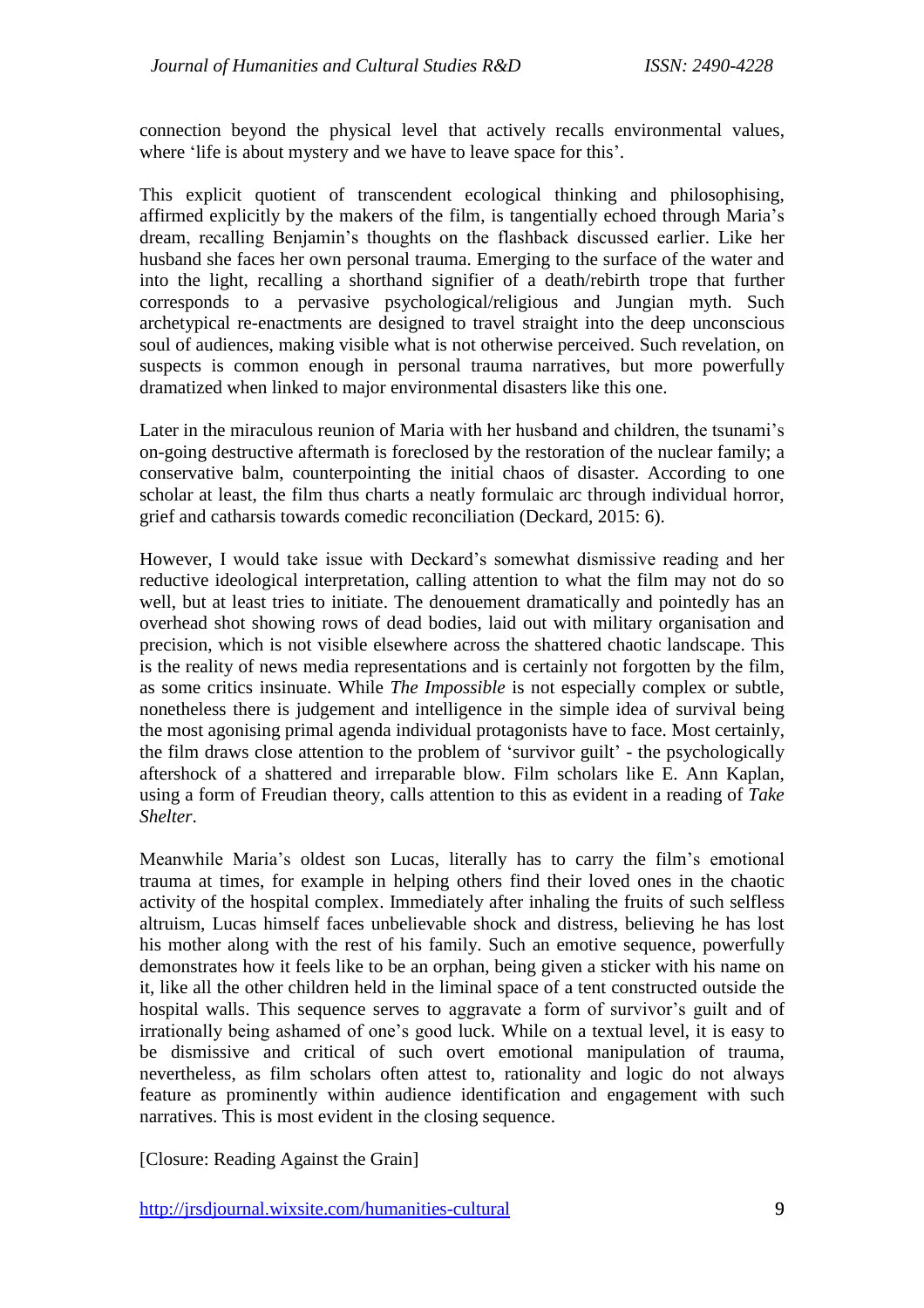The final journey back to 'civilisation' and escaping onto a private plane seems like a cheap cop-out from the absolute chaos of the region. But as the creatives rightly assert, this site of escape is de facto a 'plastic bubble', which alternatively dramatizes how 'stupid normal life is', while also highlighting the universal, illusionary world of materialism and the impossibility of total escape. By all accounts the sanitised space of the aeroplane affords only a tentative sense of security. Recalling similar discussions concerning the coded ending of *Captain Phillips*, with the final safety of the Tom Hanks character assured, having been saved from a violent hi-jacking of his cargo ship by Third World pirates, who in turn remain victims in a global power struggle (see Brereton 2016: 47-52). Similarly, attention in this narrative ark *is* drawn to Third World human injustice and trauma, counter-intuitively called to attention by its very absence, while moving dramatically away from the site of trauma and pain. Struggling to provide the appropriate ending to the movie, the scriptwriters focus on three pieces of performative exposition that help to connect and anchor the global trauma with the local and the personal:

- Lucas takes off his orphan tag that defined him as a disaster victim and which most traumatised him as he believed he had lost his family for ever.
- Henry opens a note from a fellow survivor who was also looking for his family but was probably not as fortunate. The note reads 'we are at the beach'. This piece of business effectively dramatizes how most survivors were not as lucky in being reunited with their loved ones. Hence the scale and horror of the tragedy is further dramatized and called into attention.
- Maria is finally shown looking at the wrong name scrawled on her arm. She could have been that person and simply another statistic in the casualties of the disaster.

All of these somewhat crude semiotic elements and pieces of performative business help to pull focus from total identification with this apparently 'lucky family', escaping the horrors of the tsunami. Instead, if one is open to a more positive and productive reading, audiences are encouraged to appreciate the bigger environmental picture. Facing the deep trauma of such events, while acknowledging such uncertainty might hopefully serve to dramatize inherent contradictions for viewers to explore and digest. Of course such a positive reading could nevertheless be easily dismissed as a Hollywood strategy around having it both ways and providing the illusion of thinking bigger and developing a benevolent ethical conscience. But like many seemingly 'tagged on' happy endings and recalling 'Screen Theory' debates around recuperating otherwise hetro-normative Hollywood tales for radical feminist agendas (see MacCabe 1985), every element in the *mise-en-scene* becomes important in appreciating the character's psychological and emotional scars, as they face up to their personal trauma and recognise the hermeneutically sealed bubble around the process of escaping and going back home. As highlighted earlier by Jungian theorists, the goal of such a 'miracle' or psychological transformation is 'individualisation' (Izod and Dovalis 2015: 3). Such elusive notions of psychological individualisation are nonetheless foregrounded and called into question by isolating these lucky survivors. This remains the primary focus in the final sequence, having faced the most awful trauma and natural disaster any human could face.

<http://jrsdjournal.wixsite.com/humanities-cultural> 10 While maybe overplaying its psychological potency, the director talks of how the film finishes with an 'emotional tsunami, as Naomi releases a tear', sparking off again the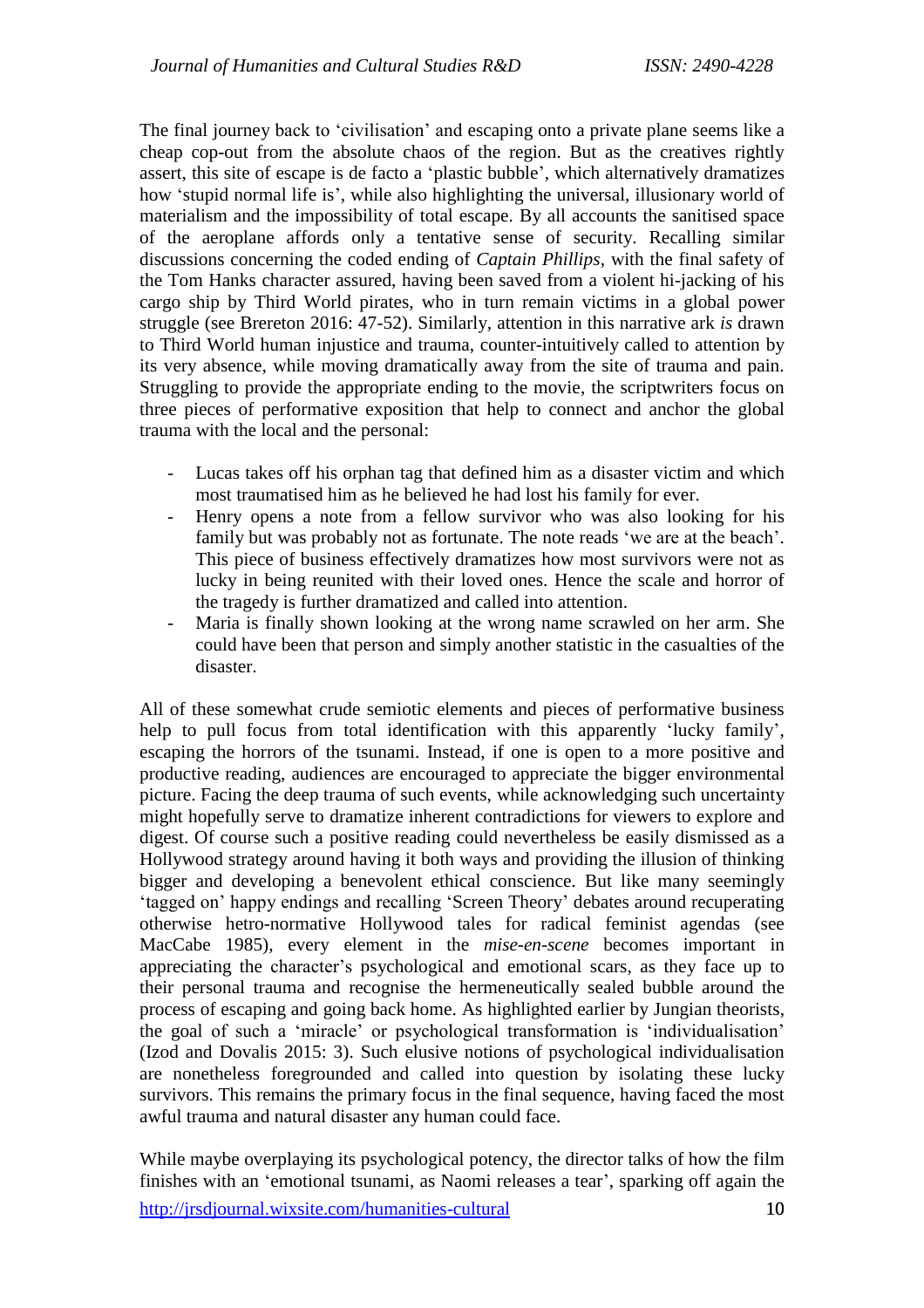suffering and pain she and many others have endured. While probably over-egging the therapeutic and critical engagement with the reality on the ground, nonetheless, one can at least counter-balance the film's total dismissal by some critics simply as a one-dimensional happy ending. Dovetailed in the background through the plane's window is the devastated beach down below, contrasting with their first touristic visions of the idyllic island resort, which further isolates the true reality of what has occurred over the last few days. But as the aeroplane moves up higher, a clear blue sky is revealed affording some home comforts and memories one suspects. Yet recalling the title of the movie '*The Impossible'*, the creatives strive to nail down the overall theme of the film, circling around the difficulty of going back to 'normal life' after such a traumatic event.

In contrast with this large-scale and real-life disaster movie, lets now turn to a smallscale individual psychological drama, which explores a complex range of psychological fears around a natural disaster that may happen in the future.

### *Take Shelter: Melancholia and Life-Boat Ethics*

Unlike *The Impossible's* relatively big budget and conventional disaster storyline, *Take Shelter* is a slow paced movie, opening with the actor Michael Shannon having a very convincing nightmare, where the sky rains down liquid that is so thick and viscous that it feels and appears like oil, which he later tries to wash off after wakening up. Shannon plays a psychologically damaged working class family man named Curtis, who is also fearful for his own sanity as he endures more explicit dreams of nature in extremis with lightening storms and massive movements of bats flying through the sky and escaping an oncoming climate catastrophie. At one stage some of the birds fall dead on the ground, recalling 'Old Testament' fears for the future and which can be read as activating a cautionary environmental tale around how humans refuse to take into account their increasing carbon footprint on the planet.

Earlier on, witnessing the lightening charges on the side of the highway; 'Is anybody seeing this', the chief protagonist muses, still worried that all this activity is simply in his head. This is a long way from the documentry reality of extreme weather explored in *The Impossible*. Yet this dramatic exposition of 'extreme weather' could easily be applied to the unpredictable hotter summers and more frequent natural disasters that has characterised the first decades of the 21th century. Scientists in turn agree that the clearest manifestation of climate change will be more severe weather conditions. Curtis' self-help project offers mainly symbolic protection, a factor that may not be recognised in the latest scientific reports on climate change, which in turn insinuates its already too late to introduce useful evasive measures.

### [Pre-trauma and Deep Unconscious Fears]

<http://jrsdjournal.wixsite.com/humanities-cultural> 11 Alternatively Kaplan employing a Freudian reading of the film, describing it as future-tense trauma and deploying provocative memories for the future. The protagonist, she argues, suffers from *pre*traumatic stress disorder instead of the usual *post*traumatic disorder. Curtis La Forche suffers from hallucinations of violent climate change: consequently the 'hero's life is all but destroyed because of his case of futuretense trauma, that is, his vivid hallucinations and dreams of violent climate events that destroy the natural world'. Through identification with Curtis as the chief protagonist, 'audiences apprehend what drastic and fatal climate events would mean. We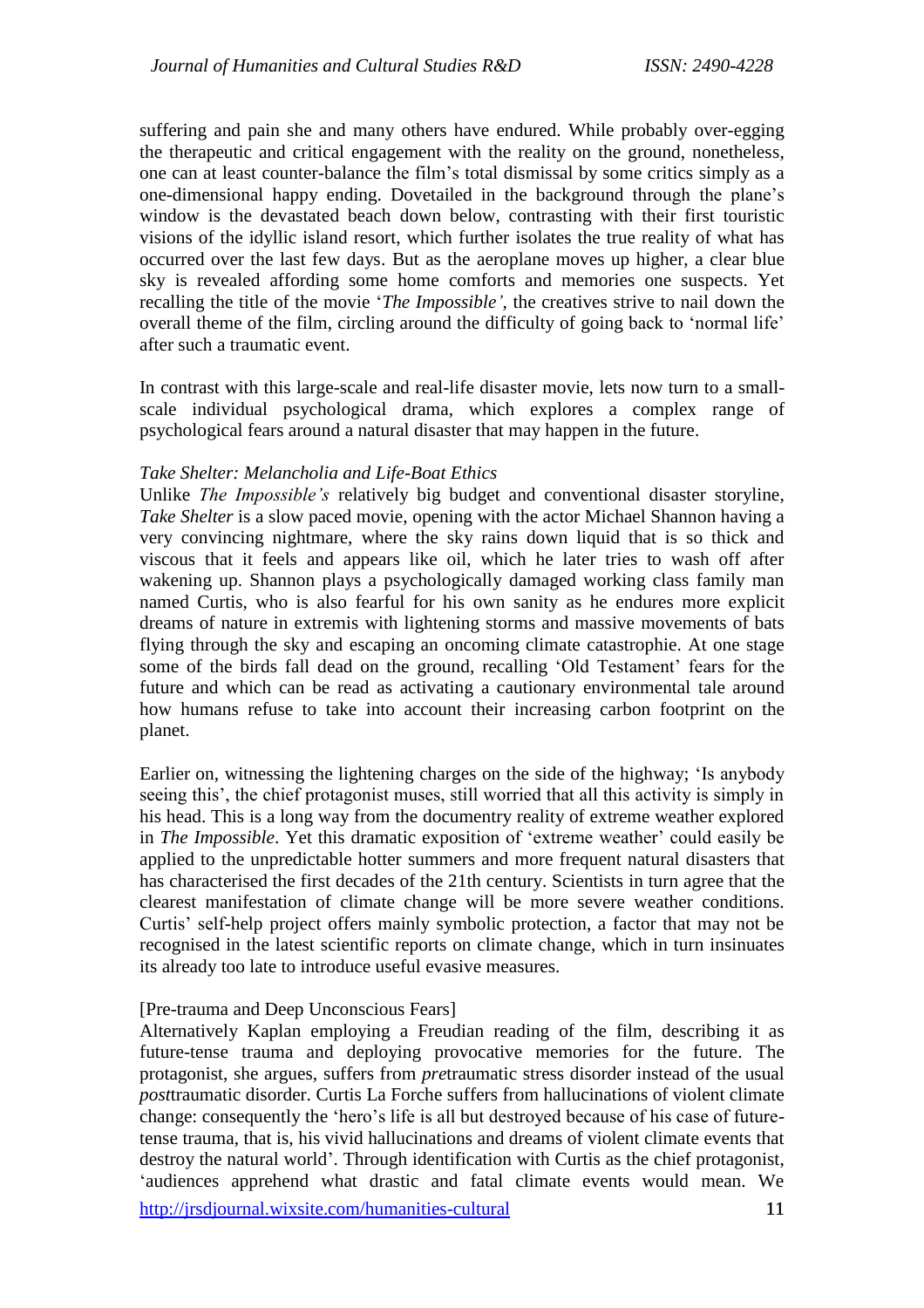vicariously experience the future as probable catastrophe' (Kaplan, 2013: 57). The slow temporal movement of climate change, requires dramatic 'creative imaginaries' to help reinforce the pervasive environmental dangers for the future.

To help overcome his fears and protect his family, Curtis proceeds to re-build his somewhat derelict storm shelter and re-create a form of allegorically framed 'Lifeboat ethics' (Hardin 1974), where he and his family can be safe from all that is going on in the 'real world'. He almost loses everything through his irrational striving to complete this Ark-like project, which is considered as an act of male hubris or even madness by all around him. Leading up to this final denoumont, he had apparently found use for his tenatiously constructed storm shelter, while confronting his unconscious fears. But on re-opening the 'protective shelter', the aftermath of a minor storm rather than the 'big one', like in *The Impossible* is revealed. Significantly from a Jungian perspective, the audience is visually introduced to the shelter through a door in the perfect green of his lawn, suggesting a psychoanalytic portal into a deeper unconscious.<sup>10</sup>

His action and paranoid agency is counterpointed and illustrated by a most striking scene where he reveals his extreme environmental fears to his local community. In a tour-de-force performance that is dramatised in a hall, which more usually is reserved for local events, evoking conviviality and communal social harmony. Enunciating one of the most charged ecological cautionary tale speeches of cinema history, he prophetically begins: 'There is a storm coming'. This promonition certainly plays into theoretical debates over strategies around warning the public of the dangers of climate change; $^{11}$  as opposed to rationalising that the speaker is simply delusional, suffering from some form of psychosis and is paranoid and therefore being able to dismiss such fears as irrational.

In a narrative where audiences are cued to actively question the main character's mental state, this remains a key moment of revelation towards cognitive engagement and questioning his thought patterns and behaviours. Recalling literary classics like Shakesphere's *Hamlet*, up to contemporary filmic characters like Bess, in Lars von Trier's *Breaking the Waves*. From the outset, in such narrative trajectories we have a strong inkling of the chief protagonist's psychological impairment, if not full blown pathology.

## [The Pathology of a Climate Change Believer]

In *Breaking the Waves*, like in Curtis's role in this film, the 'smart' viewer one suggests is not hypnotised by their apparent psychosis.<sup>12</sup> Such oscillation of crossidentification and engagement with troubled psychotic protagonists also inform Curtis' behaviour. Essentially, the narrative's contradictory imagery speaks to audiences in varying ways, rather than simply reductively, dismissing them as protagonists who are simply victims of their own pathology (see Elsaesser and Hagener 2010).

<http://jrsdjournal.wixsite.com/humanities-cultural> 12 As Curtis violently overturns a table laden with food onto the floor, while confronted by his erstwhile friend who has betrayed him - but with some justification, having lost his job - audiences are left feeling the psychic trauma, immediacy and seriousness of Curtis' fears. Labelled as crazy, this is too easy a cop-out for cognitively diagnosing, categorising and dismissing such behaviour, unlike the uncontested traumatic behaviour in *The Impossible*. Meanwhile, very much aware of his own irrational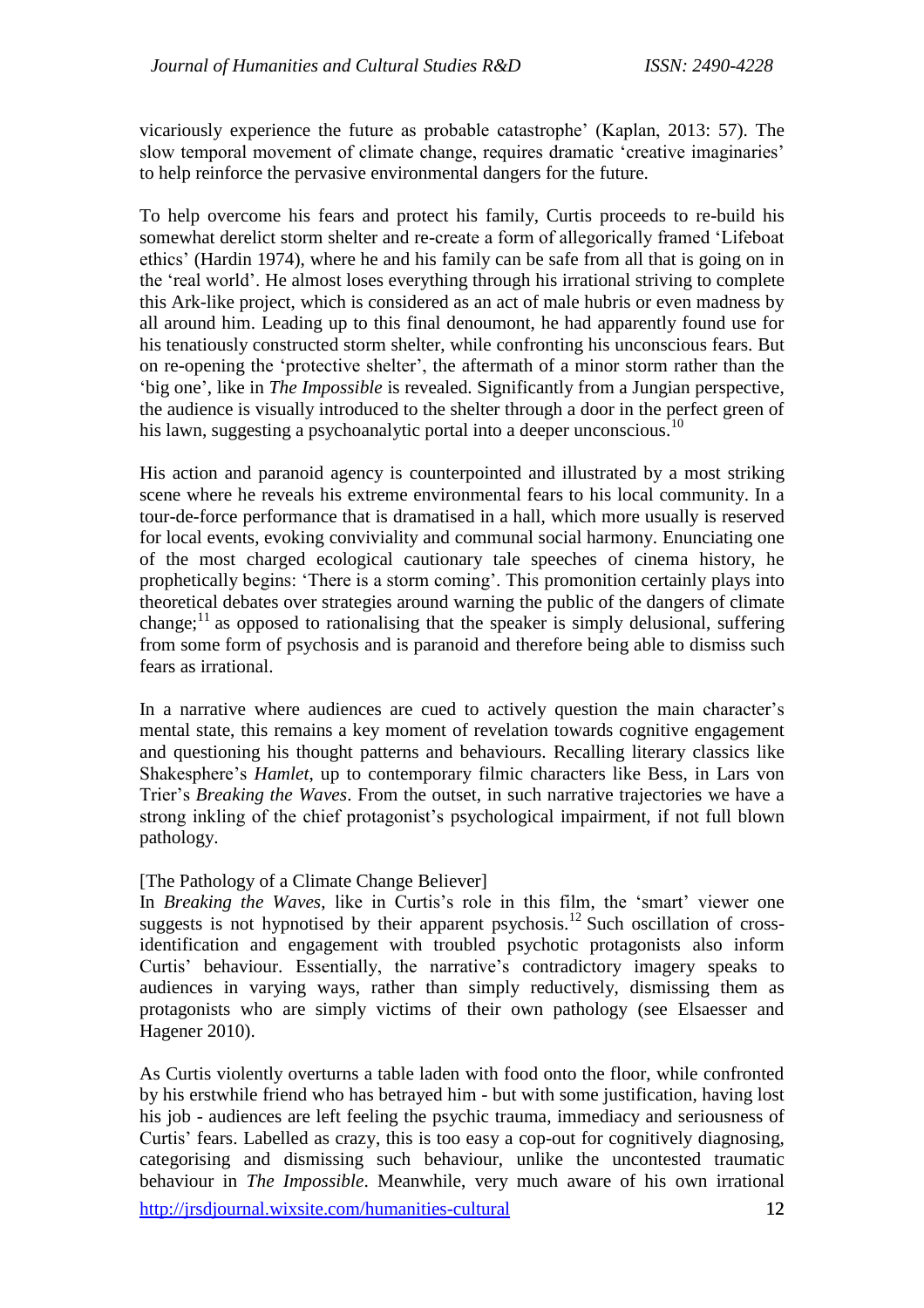behaviour, Curtis can only strive to rely on a stubbern self-belief and the unfaltering support of his wife and deaf child in believing that he is considering their best interests. Finally however, the well regarded psychiatrist diagnoses that Curtis has to be committed, like his mother before him, but recommends a recuperative holiday by the sea before this medical solution is executed.

Curtis' prophesy does not cast explicit religious judgement on the end times in which he lives, but rather suggests a particular kind of instability, which one could characterise as 'post-sustainability', or at least some sense that things cannot continue as they are.<sup>13</sup> This sense is highlighted in the film by the omission of moral judgements in favour of continual references to unsustainable practice, as noticed by several reviewers of the film, whether environmental or social; these cues include the vacation money saved in a biscuit tin, the overpriced sleeping tablets, the un-cooperative insurance company, the insufficient health care infrastructure, news reports of disastrous chemical spills, land stripped for development and even the unnatural yellow food served at every meal and fetishized by the camera. In calling attention to the latter motif, *Take Shelter* draws the viewer's gaze to the everyday signs of unsustainability and the complex meta-discourses around the philosophy and ethics of environmentalism generally. This is a long way from the more mainstream direct address intentification of *The Impossible* explored earlier.

Finally at the beautiful and erstwhle recuperative sea-shore, as the father helps build sand castles with his daughter, they recognise the 'storm to match all storms' heading towards the land. This is the end. His (psychotic) fears around the possibility of radical climate change have been validated, but at what cost. As the two parents exchange knowing looks, recalling the traumatic ending of *Melancholia,* there is literally nothing to do or look forward to. Yet at the same time, being an eternal optimist, the film's closure can be read as a constructive environmental cautionary tale for audiences around the day-to-day ethics of climate change and the need to faithfully take on board the signals and recognise the psychic potency of our dreams and feelings. All the while serving as a counterpoint to the more rational and pervasive 'business as usual' hegemonic philosophy with its economic 'bottom line' that drives Hollywood and Western values generally. One most pointedly recalls the vociferous climate change deniers and their continuing foothold across public media discourses.

### *Not Taking Responsibility for Climate Change: Becoming Fixated with Self*

While *The Impossible* simply dealt with the consequences of surviving a tsunami, *Take Shelter* focuses on possible fore-knowledge and prevention. Like in *The Impossible*, the bonus features on the DVD of *Take Shelter* are particularly revealing, especially in foregrounding one deleated scene from the cinematic version that helps to explain why Curtis wanted to get his friend off his work team, following the illicit building of the extended storm shelter, using 'borrowed' equipment from work. He explains to his health councillor about how he had a dream where his friend tried to kill him with a pickaxe. The councillor queries; what does it mean, people attacking you in your dream? Curtis responds that it's probably 'part of the storm. It's in the air.' Rationality, logic and order have less of a foothold in this topsey turvey world.

<http://jrsdjournal.wixsite.com/humanities-cultural> 13 Curtis is further questioned regarding why he actually went through with building the shelter. 'Better safe than sorry' is his curt reply. When pushed that surely this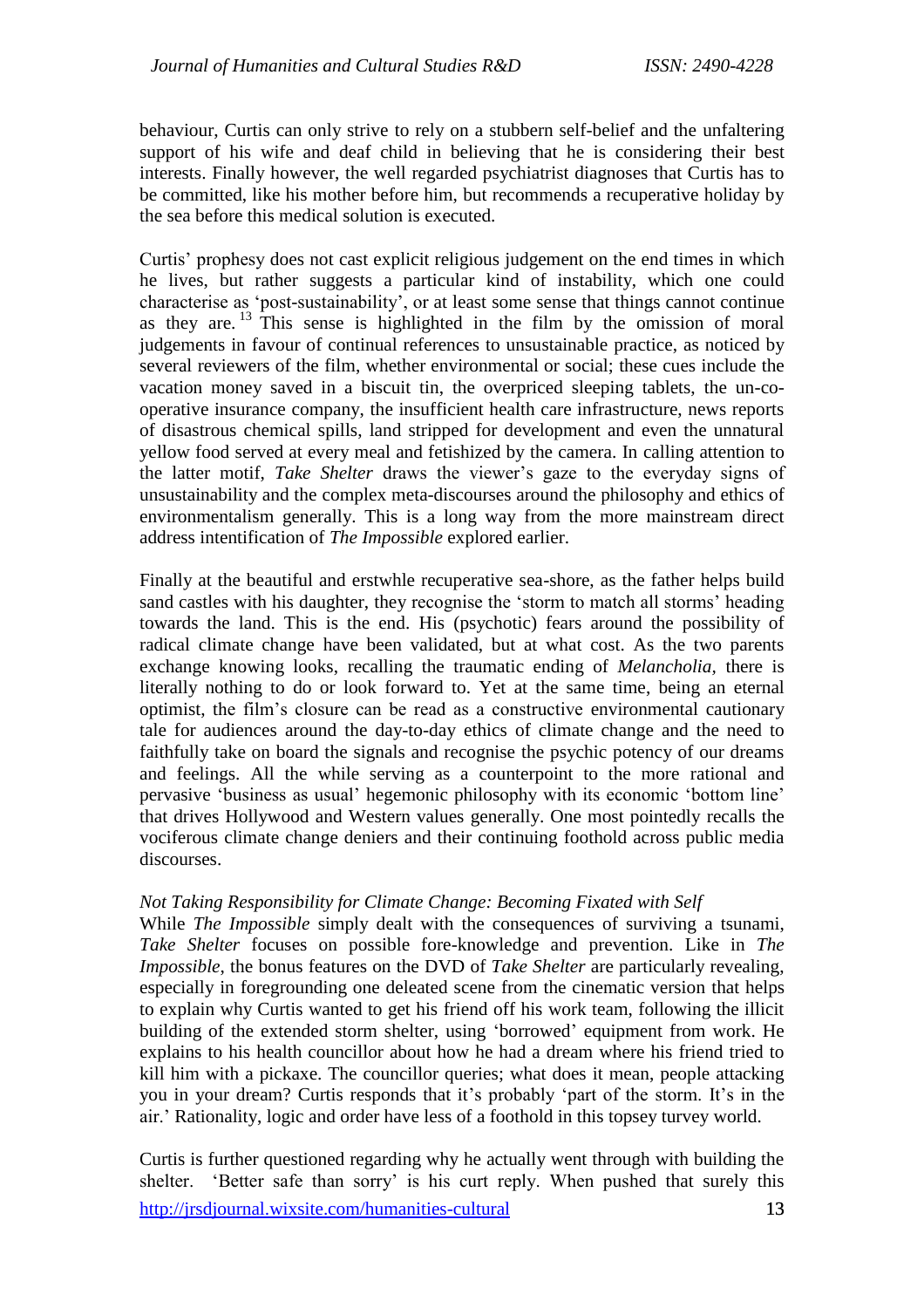decision resulted in a lot of time and money being expended, Curtis responds by recalling the horrible news accident that screen audiences were privy to earlier, as a piece of extra-diegetic television news, recalling a train going off the tracks and chlorine gas being spread over a wide area. Ulrich Beck's pervasive notion of a 'Risk Society' clearly manifests itself in this incident that further psychologically affects the main protagonist, as he concludes, 'it can happen'! But the astute councillor probes further into why is knowing that important to you? 'If you really believe in your dreams, why not warn people'? To which Curtis responds that he will do anything to protect his family, but the rest of the world will have to take it up with whoever.

Following some further discussion of God, Curtis affirms 'nature has a balance'. The 'storm is a way of evening things out', essentially if the storm happens, its 'because something is wrong'? Again recalling a form of 'Old Testament' or Fundamentalist binary approach to moralising and a reversion to first principles and primal concerns for family protection. Rather than reclaiming the notion of the 'Public Good' and the necessity of a series of pre-defined precautionary principles, much less affirming the healing powers of community values - a conservative shift in emphasis that is echoed in recent very old-fashioned blockbusters like *Noah*.

Why the director chose to leave this revealing scene out is open to question of course. Probably it was considered too pointed, but I believe its inclusion would have actively helped confirm Curtis's non-pathological reasons for action. In any case the scene certainly pushes a clear ecological and ethical agenda.

Earlier, in another bonus feature 'Behind the Scenes', the director Jeff Nicholas talks of how he wrote the screenplay in 2008, during the first year of his marriage. He was in love and life was good, but he had a sense that the world had something bad stirring on the horizon. Nichols does not go further to say what this unease might consist of, but this all-consuming environmental reading would insinuate that such cosmic inbalance can be framed around growing concerns over climate change and the long term destruction it will reak on the planet. While obviously feeding off (irrational) emotional and psychological fears, academic scholars can easily critique these paranoid hunches. All the while however, the spectre of such psychic fears remain tantalising real, both in the creative imaginations of filmmakers and manifested in such evocative texts, if also (hopefully) in the audience's perceptions of such trauamtic storylines.

## *Concluding Remarks*

Contrasting such creative imaginaries in film that explicitly speak to major natural disasters, from the documentary-like realistic recreation of a major tsunami to the purely fictional and psychic exploration of foretelling such an event. Both of which draw on an emotional and traumatic engagement with the most significant threat to our planet and way of life, one that society needs to face up to.

<http://jrsdjournal.wixsite.com/humanities-cultural> 14 Post-Jungian and trauma theorising can assist in understanding the relationship of film, psychological representation and its emotional impact, alongside the more usually abstract nature of environmental concerns that affect our way of life and become manifested through such natural disasters. Eco-trauma in particular remains a very useful tool and lens to analyse such narratives and help us appreciate their potency for mass audiences. These filmic examples explored in this paper call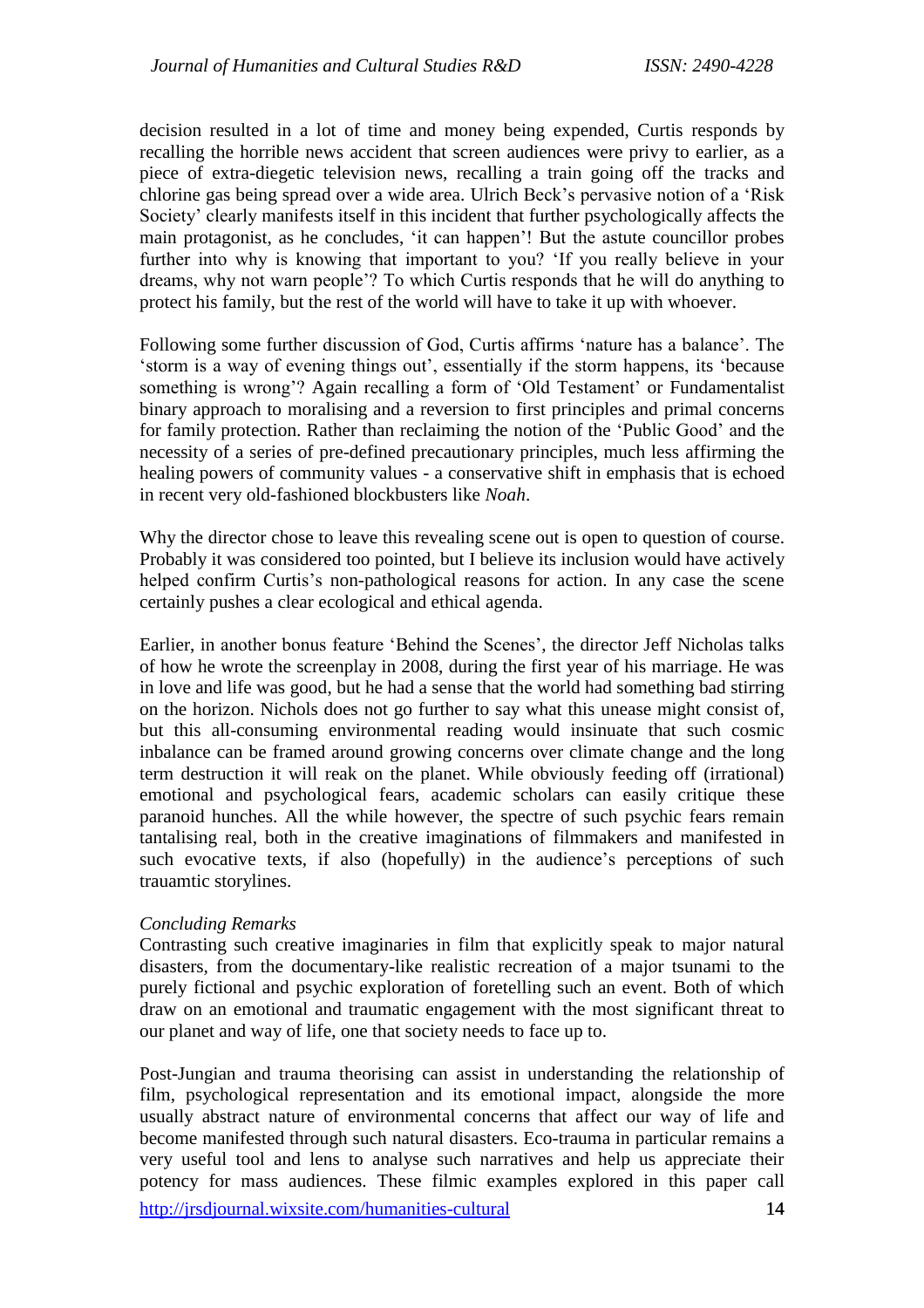attention to revealing scenes, like the dream of Maria under-water facing her deepest fears in *The Impossible*; or the climatic sequence in *Take Shelter* where the apocalyptic vision of the hurricane/tsunami is finally witnessed coming onto land. All of these engaging and memorable scenes help to dramatize the emotional punch necessary to relate to mass audiences and how such scenes and storylines might help to illustrate and anchor climate change debates.<sup>14</sup> Hopefully such provocative narratives can also help to garner active engagement in making such environmental and ethical connections, while provoking proactive responses at all levels. This paper spells out how these filmic examples use real historical as well as fictional ecological traumas to explore both personal psychological and emotional effects of natural disaster.

Earth, air, water and fire remain the four primary elements that make up any habitat, with land remaining the most salient in defining a deep ecological agenda, as humans strive to protect their patch of earth. As illustrated in these two very different films explored in this paper, human agency has a major role to play in protecting and preserving our long-term heritage, as we face many global struggles. Water and land turbulence in *The Impossible* drive the narrative throughout its disaster storyline. Meanwhile, air and skyscapes are most actively foregrounded in *Take Shelter,* as the main protagonist attempts to read and decode the signs of storms, while constantly looking up into the heavens.

Hopefully as the corpus of eco-cinema and nature disaster movies in particular expands, more creative imaginaries will be constructed to help audiences to engage with these complex nature debates that marry emotional, ethical, scientific and environmental frameworks and agendas, coalescing around 'doing the right thing' to protest our planet. Coping with the cycle of life and death, while dealing with extreme forms of natural disaster and imbalance remains emotionally challenging, especially with increasing levels of disruption forecasted. Essentially, we must think and feel more creatively and long term for the very future of our species and the planet.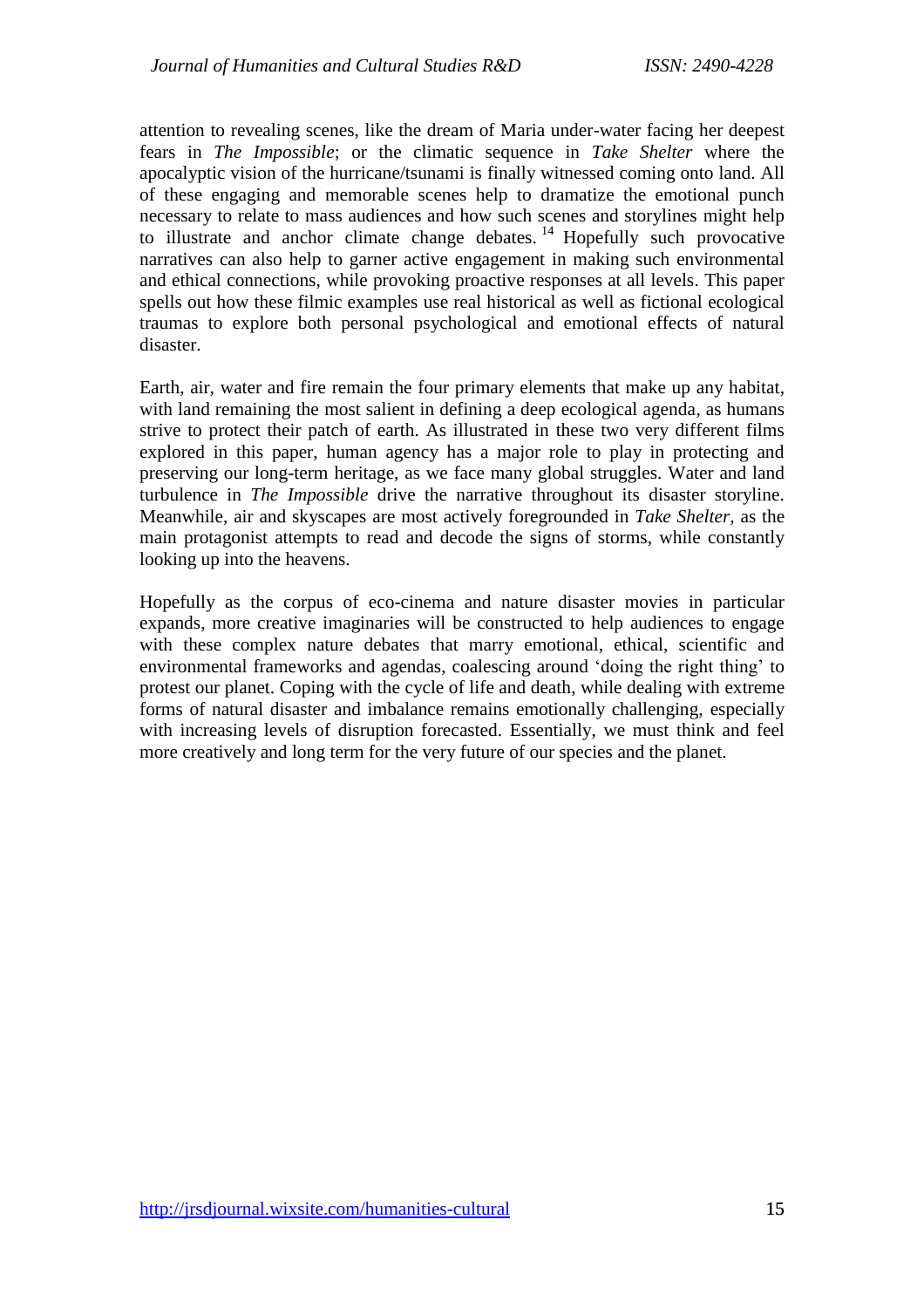### **Filmography**

2012 (2009) Roland Emmerich Avatar (2009) James Cameron Breaking the Waves (1996) Lars von Trier Captain Phillips (2013) Paul Greengrass Invasion of the Body Snatchers (1957) Jack Arnold Logan's Run (1976) Michael Anderson Melancholia (2011) Lars von Trier Noah (2014) Darren Aronofsky Soylent Green (1973) Richard Fleischer Take Shelter (2011) Jeff Nichols The Day after Tomorrow (2004) Roland Emmerich The Descendants (2011) Alexander Payne The Impossible (2012) B. A. Bayona The Tree of Life (2011) Terrence Malick Them (1954) Gordon Douglas Titanic (1997) James Cameron

## **Bibliography**

Bakyoff, Maxwell T. 'Public Enemy No. 1? Understanding Media Representations of Outlier Views on Climate Change' *American Behaviour Scientist* 57(6) 796-817. 2013

Beebe, John 'Jungian Illumination of Film' *Psychoanalytic Review*, 83, 4 (august) 579-587. 1996

Brereton, Pat *Hollywood Utopia: Ecology in Contemporary Cinema*. Intellect Press. 2005

Brereton, Pat *Smart Cinema, DVD Add-ons and New Audience Pleasures*. Palgrave 2012

Brereton, Pat *Environmental Ethics and Film*. Routledge 2016

Daschke, Dereck. *Journal of Religion and Film* review of *Tree of Life* vol. 17 issue 1 2013.

Deckard, Shrae *'Calligraphy of the Wave: Disaster Representations of the Indian Ocean Tsunami'* 

*[https://www.academia.edu/6322789/\\_Calligraphy\\_of\\_the\\_Wave\\_Disaster\\_Represent](https://www.academia.edu/6322789/_Calligraphy_of_the_Wave_Disaster_Representation_and_The_Indian_Ocean_Tsunami) [ation\\_and\\_The\\_Indian\\_Ocean\\_Tsunami](https://www.academia.edu/6322789/_Calligraphy_of_the_Wave_Disaster_Representation_and_The_Indian_Ocean_Tsunami)*

Dunn, George A. ed. *Avatar and Philosophy: Learning to See*. West Sussex: Wiley Blackwell.

Elsaesser, Thomas and Malte Hagener *Film Theory*. London: Routledge. 2010

Hardin, Garret 'Lifeboat Ethics: The Case against helping the poor' *Psychology Today* 1974

Ivakhiv, Adrian *Ecologies of the Moving Image: Cinema, Affect, Nature* Wilfred Laurier University Press. 2013

Izod, John and Joanna Dovalis *Cinema as Therapy: Grief and Transformational Film*  Routledge. 2015

Kakoudaki, Despina 'Commentaries: Representing Politics in Disaster Film' *International Journal of Media and Cultural Politics*. Vol. 7 no. 3. 2011. Pp.349-356 Kaplan, E. Ann 'Trauma Studies Moving Forward: Interdisciplianry Perspectives' *Journal of Dramatic Theory and Criticism*. Vol. 27, no. 2, Spring 2013 pp.53-65 Keller, David (ed). *Environmental Ethics*. Wiley Blackwell 2010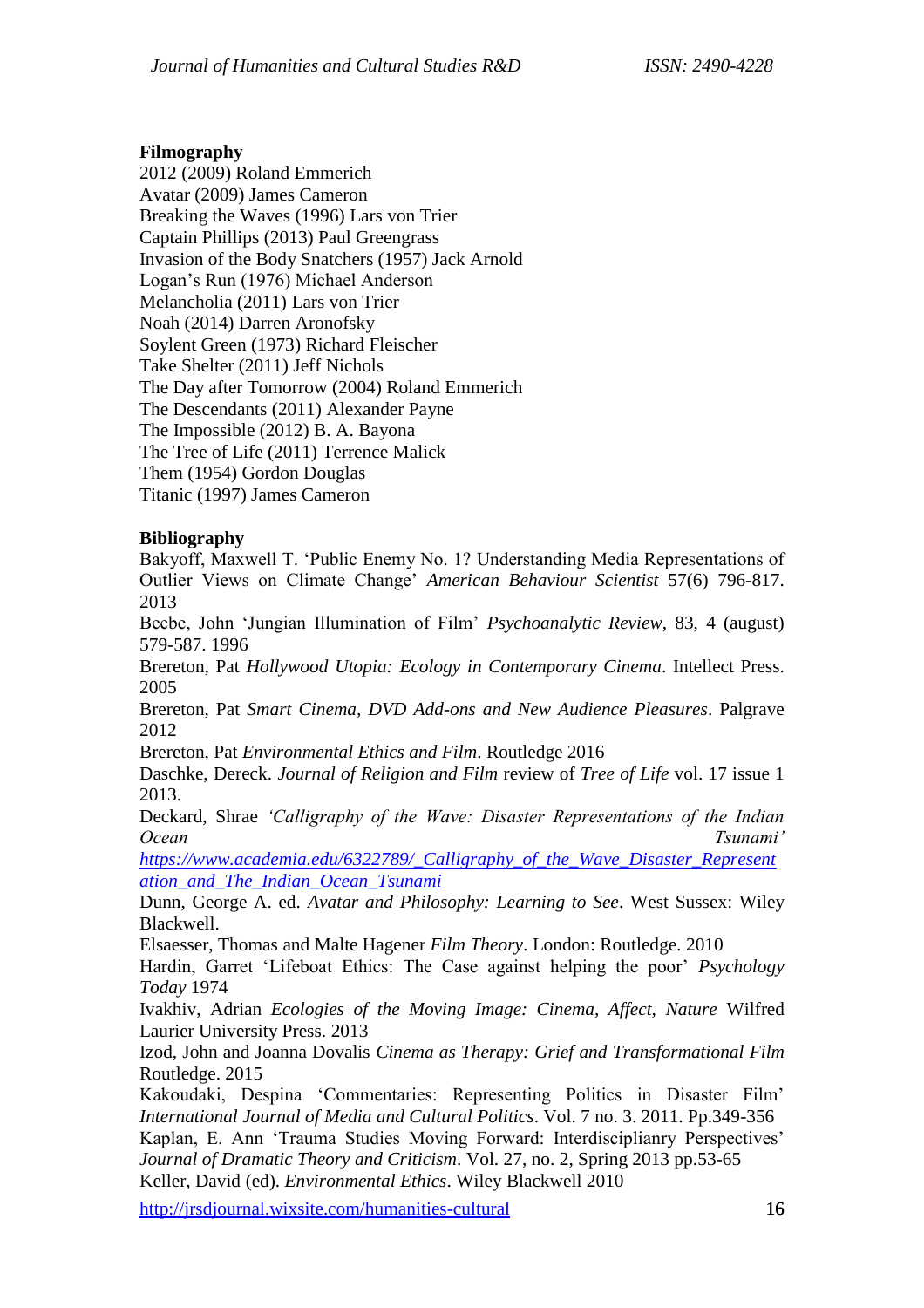Leyda, Julia and Diana Negra eds. *Extreme Weather and Global Media*. Routledge 2015

MacCabe, Colin. *Theoretical Essays: Film, Linguistics, Literature*. Manchester University Press. 1985

McKim, Kristi (ed) *Cinema as Weather: Stylistic Screens and Atmospheric Change* Routledge 2013.

Miles, Margaret *Seeing and Believing: Religion and values in the Movies*. Beacon Press 1997.

Narine, Anil ed. *Eco-Trauma Cinema* Routledge 2015

O'Neill, Saffron 'Images Matters: Climate Change Imagery in US, UK and Australian Newspapers' *Geoform* 49 10-19. 2013.

Rust, S. Monani, S. and Cubitt, S. (eds) *Ecocinema, Theory and Practice*. AFI Film Readers: London, Routledge 2013

Sinnerbrink, Anatomy of Melancholia *Angelaki* vol. 19 issue 4

Sontag, Susan *Against Interpretation* Farrar, Straus and Giroux 1966.

Sugirthalajah, Rasiah. S. *Troublesome Texts: The Bible in Colonial and Contemporary Culture*. Sheffield Phoenix Press. 2008

Slovic, Scott, 'Epistemology and Politics in American Nature Writing' in *Green Culture: Environmental Rhetoric in Contemprary Criticism*. Ed. C.G. Herndi Wisconsin Press. 1996.

Tani, Toru 'Trauma, Civilization, Reproduction' *Investigaciones Fenomenologicas* no. 9 2012. 291-308.

Taylor, Charles 'Self Interpreting Animals' in *Philosophical Papers*. Vol. 1 Cambridge Press (1985) 45-76

Taylor, Bron ed. *Avatar and Nature Spirituality*. Waterloo, Ontario: Wilfrid Laurier University Press.

Winkel, Holm Isak. 'The Cultural Analysis of Disaster' p 15-32 in *The Cultural Life of Catastrophes and Crises* 2012 C. Meiner and K. Veel eds. Walter de Grunyter. (Concepts for the Study of Culture, vol. 3).

Wuss, Peter 'Analysing the Reality Effect in Dogma Films' *Journal of Moving Image Studies* 1, [www.avila.edu/journal/spring02/dogma](http://www.avila.edu/journal/spring02/dogma)

Zizek, Slavoj 'The Desert of the Real: Reflections on WTS' 2001 [www.lacon.org/reflections](http://www.lacon.org/reflections)

 $\overline{a}$ 

<sup>&</sup>lt;sup>1</sup> See for instance *The Guardian's* scientific response to many denier assertions re global warming: [\(http://www.theguardian.com/environment/climate-consensus-97-per-cent/2014/may/06/top-ten-global-warming](http://www.theguardian.com/environment/climate-consensus-97-per-cent/2014/may/06/top-ten-global-warming-skeptic-arguments-debunked)[skeptic-arguments-debunked](http://www.theguardian.com/environment/climate-consensus-97-per-cent/2014/may/06/top-ten-global-warming-skeptic-arguments-debunked) )

<sup>&</sup>lt;sup>2</sup> When we perceive disaster through the cognitive scheme of the sublime, we focus on the violent sense experience overwhelming the observer who, stricken with terrified dumbness and bodily stupor, experiences a masochistic blend of pain and pleasure (Winkel 2012: 24).

<sup>&</sup>lt;sup>3</sup> As psychologist Tina Amorok theorises in her study 'The Eco-trauma and eco-recovery of being', we defend 'outselves from the fearsome side of inter-connectiveness through separation ideologies and practices (war, religion, fantasies, racism and sexism) in addition to psychological defense mechanisms (denial, dissociation, psychic numbing) and an array of debilitating behaviours and responses that bear the signature of trauma' (Narine et al. 2015: 29). Incidentally, disavowal most usefully is defined by Jacques Lacan 'I know very well, but nonetheless'. This response characterises some of the research into public responses to climate change messages